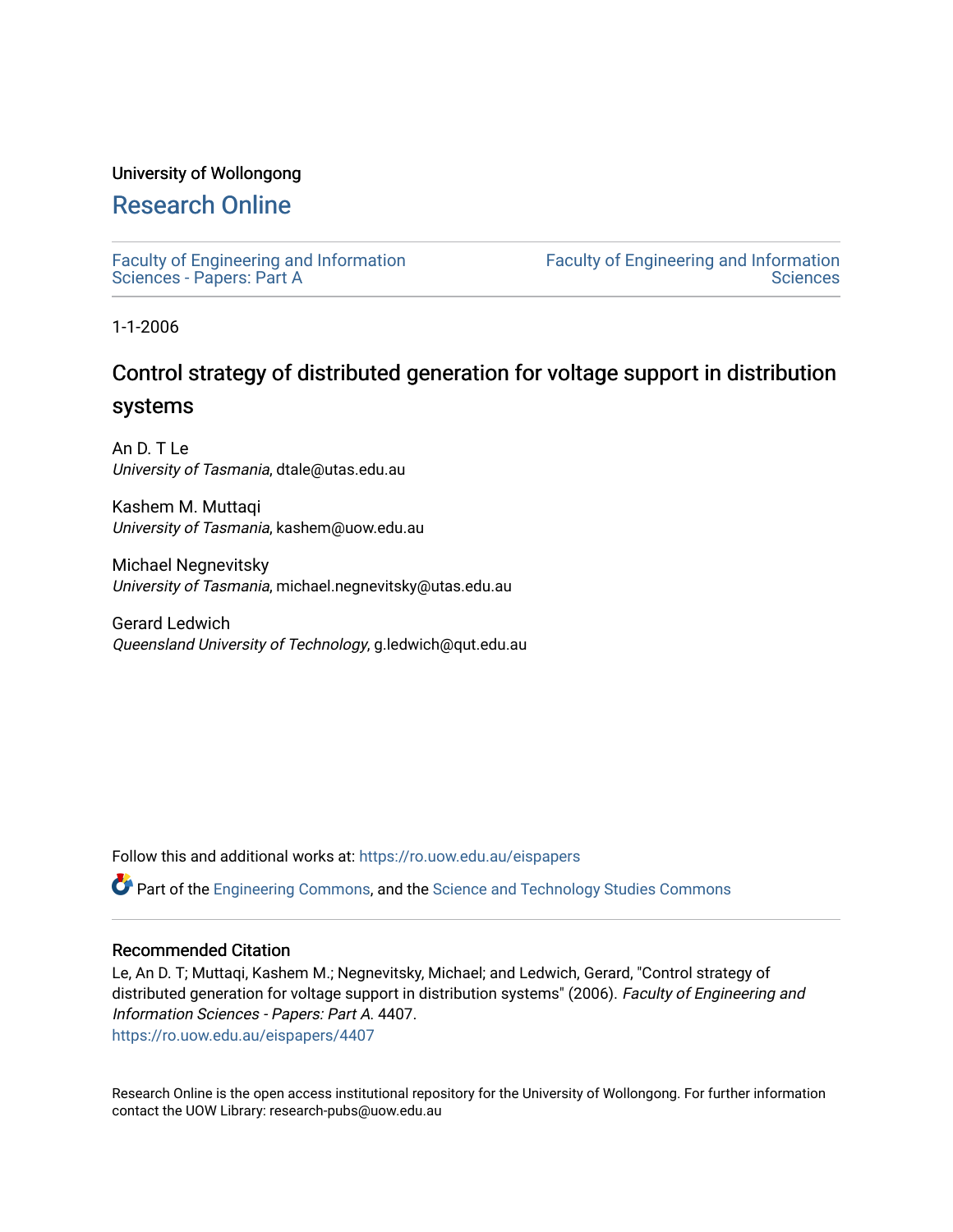# Control strategy of distributed generation for voltage support in distribution systems

# **Abstract**

Voltage problem is always a critical issue in operating a distribution system. The uncertainties of load distribution and variation have introduced a great complexity to the task of maintaining system voltage within the permitted range. In this paper, small-scale generator, known as distributed generation (DG), is employed in the system and acting as a voltage regulator. The output of DG is controlled in such a way that acceptable level of electrical supply quality is achieved with a reasonable operating cost. The DG controller is tested with a non-uniformly varying load on the time domain basis. Simulations have been conducted with both short term (few hundred seconds) and long term (weekly) load data to validate the proposed control technique. Results have proved that the system is well functioning not only technically but also economically.

# Keywords

voltage, generation, distributed, support, strategy, distribution, control, systems

## **Disciplines**

Engineering | Science and Technology Studies

## Publication Details

A. D. T. Le, K. A. Kashem, M. Negnevitsky & G. Ledwich, "Control strategy of distributed generation for voltage support in distribution systems," in IEEE International Conference on Power Electronics, Drives and Energy Systems, 2006, pp. 1-6.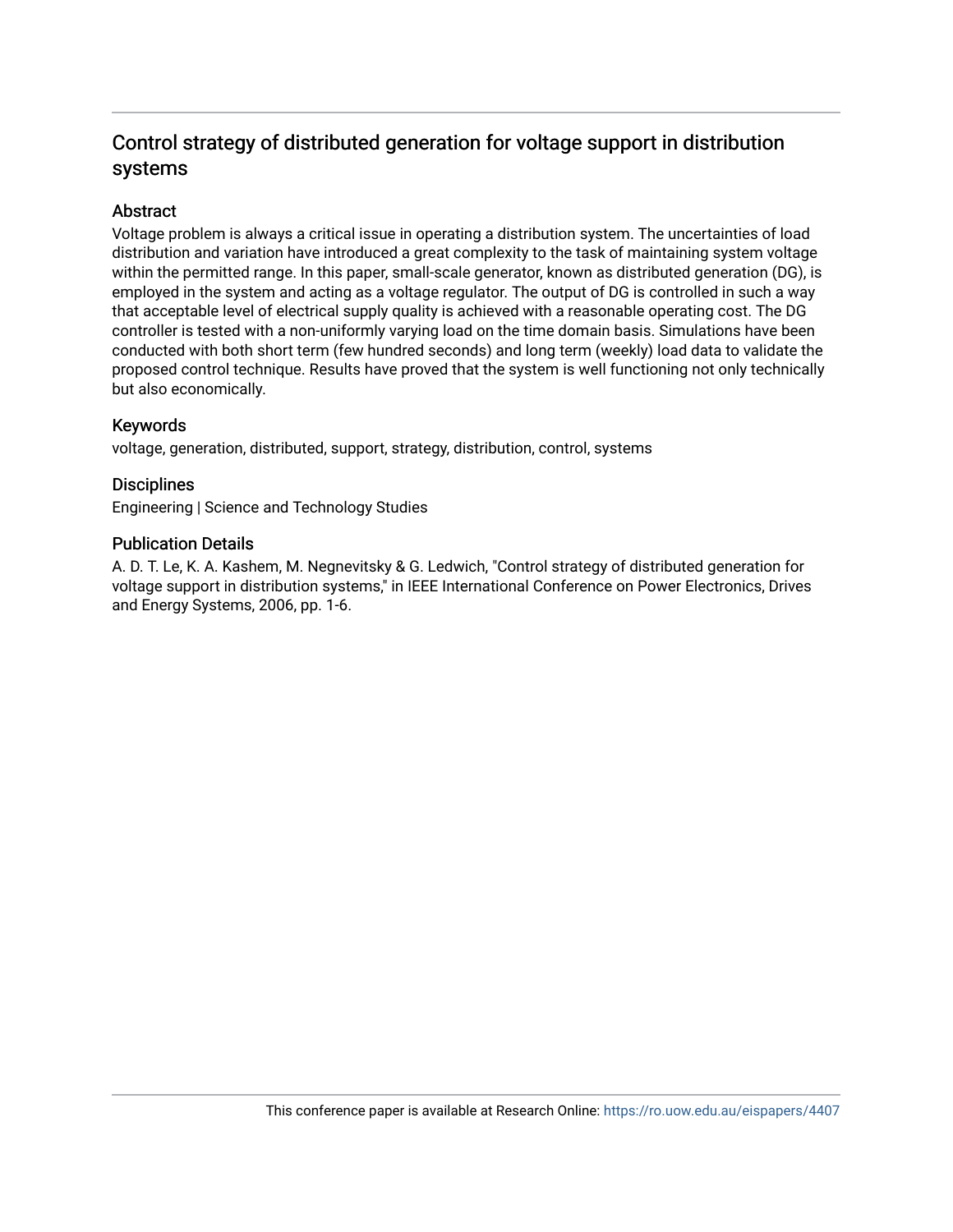See discussions, stats, and author profiles for this publication at: http://www.researchgate.net/publication/251439897

# Loading Capabilities Assessment of Power Transmission Lines

**ARTICLE**

| CITATION | DOWNLOADS | <b>VIEWS</b> |
|----------|-----------|--------------|
| ᅩ        | 54        | 132          |
|          |           |              |
|          |           |              |
|          |           |              |

## **3 AUTHORS**, INCLUDING:



Michael Negnevitsky

University of Tasmania

**195** PUBLICATIONS **2,023** CITATIONS

SEE PROFILE



Kashem M. Muttaqi University of Wollongong **110** PUBLICATIONS **1,031** CITATIONS

SEE PROFILE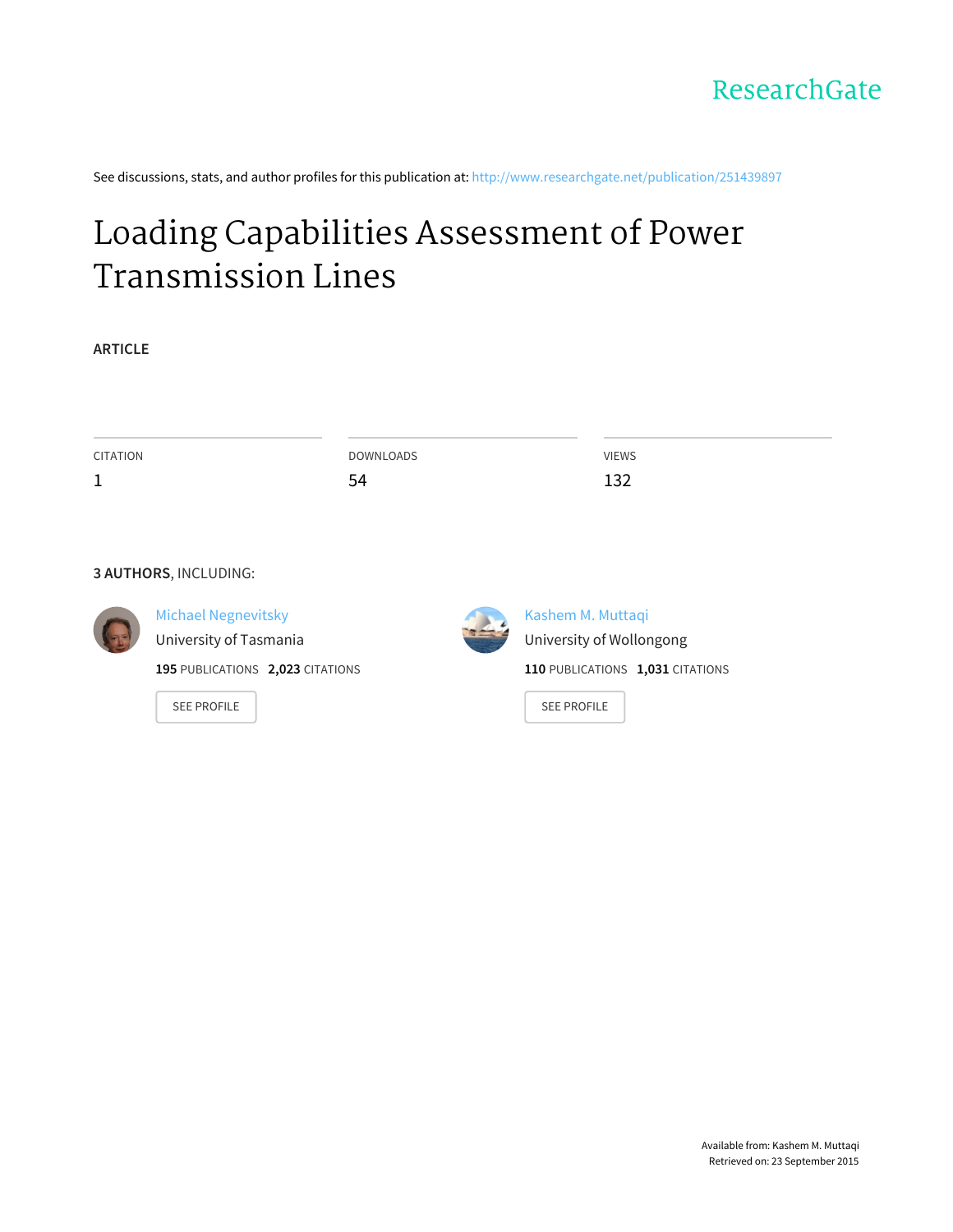# **Loading Capabilities Assessment of Power Transmission Lines**

Poh Tiew Hu, Michael Negnevitsky and Mohammad A. Kashem School Of Engineering University Of Tasmania Hobart Australia E-mail: ptjhu@postoffice.utas.edu.au

#### **ABSTRACT**

*This paper reviews the factors that affect the loading capabilities of the transmission line over the short duration. The paper demonstrates how to determine the impact of various parameters on the permissible loading of bare conductors of a power transmission line. Methods for calculating these factors are presented. A sample of a practical application is also included in order to show how these factors affect the loading capabilities of a transmission line.* 

*Index Terms– Loading Capabilities Assessment, Heat Equation, Heat Gain, Heat Loss, Conductor Temperature.*

#### **1 INTRODUCTION**

Due to increasing demands, transmission capacities currently are close to their limits. As building new transmission lines is expensive, there is a need for increasing the loading of existing transmission lines. This paper considers loading capabilities of a power transmission line.

The maximum loading capabilities of a long power transmission line can be determined by considering the system stability, economic energy losses or permissible voltage regulation [11]. On the other hand, the maximum loading capabilities for short power transmission lines can be determined by the thermal limit of the conductors, which determine the maximum sag, and the time distribution of conductor temperature [1]. The conductor temperature should be maintained within the safety limit. The ground conductor clearance consideration has often been used because it gives the lower limit. Maximum permissible temperature results in greatest permissible sag and also allows a maximum loss of tension strength by reducing the conductor life.

In Australia, maximum temperature for normal operation varies from 65 to 85 °C [1]. The conductor temperature depends on the load current, the electrical and thermal characteristic of conductor and atmospheric parameters such as wind velocity, sky condition, position of sun and others factors. The relationship between these parameters is known as heat equation. In this paper, heat equation will be examined in details under normal operation and fault current operation.

#### **2 THE HEAT EQUATION**

Conductor energy losses are caused by heat to the surrounding atmosphere. By considering the steady-state rating of the conductor, the following heat equation is applied [1]:

$$
P_J + P_M + P_S = P_{con} + P_R + P_W \tag{1}
$$

where  $P_J$ ,  $P_M$  and  $P_S$  are the heat gains per unit length and per unit time by joule heating, magnetic heating and solar isolation respectively, and  $P_{\text{cop}}$ ,  $P_R$  and  $P_W$  are the heat losses per unit length and per unit time by convection, radiation and evaporation respectively. Heating and cooling due to the electrical corona [2] are neglected because this phenomenon is too complex and could occurs randomly. Evaporation term can also be neglected because it only occurs randomly. But in order to demonstrate the effect of water on the cooling of the conductor, it will be examined here.

#### **3 THE HEAT GAINS**

In this section, heat gain caused by joule heating  $(P_J)$ , magnetic heating  $(P_M)$  and solar isolation  $(P_S)$  will be studied in details.

#### *3.1. Joule Heating (PJ)*

Assuming that conductor is a cylinder, the Joule heat input is obtained as [1,3]:

$$
P_J = k_J I^2 R_{dc} \left[ 1 + \alpha_0 \left( T_s + \Delta T / 2 \right) \right] \tag{2}
$$

where *I* is the effective current (r.m.s),  $R_{dc}$  is the dc resistance per unit length at 0°C, *Ts* is the conductor surface temperature and ∆*T* is the temperature difference between core and surface of conductor and it is found from [3]:

$$
\Delta T \approx \frac{P_J}{2\pi\lambda} \left[ \frac{1}{2} - \frac{2D_c^2}{D_s^2 - D_c^2} \ln \frac{D_s}{D_c} \right]
$$
 (3)

where  $\lambda$  is the effective thermal conductivity, and  $D_S$ and  $D<sub>C</sub>$  are the diameter of the surface and core of conductor respectively. If the conductor is homogeneous, than  $D_C = 0$ .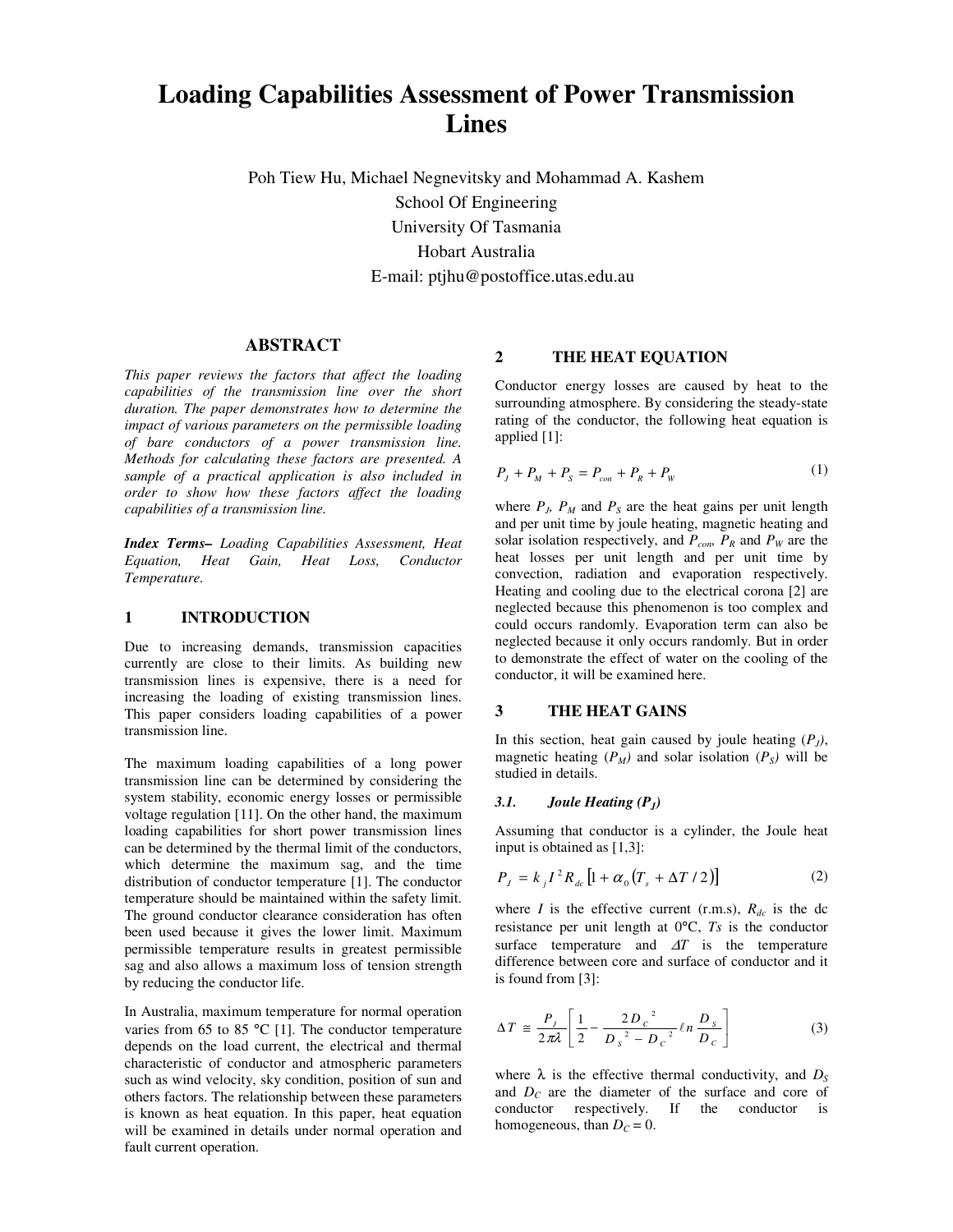The factor  $k_j$  accounts for increase of resistance due to skin and proximity effects, eddy currents and hysteresis. With direct current,  $k_j = 1$ .  $\alpha_0$  is the temperature coefficient between 0°C mean temperature of conductor.

#### *3.2. Magnetic Heating (PM)*

The power gain due to magnetic viscosity varies with the frequency *f* and with the square of the peak magnetic field strength Hm. At power frequency, magnetic field strengths up to 5 kA/m are negligible.

The hysteresis heat gain  $P_H$  resulting from the movement of the magnetic domain walls in the cyclic field depends on magnetic induction  $B_m$ , temperature of steel wire  $T_c$  and frequency  $f$ . This can be expressed by the following equation [4]:

$$
P_H = 3.4 \times 10^3 \exp(-2.3 \times 10^{-3} T_c) A_C f B_m^{1.68}
$$
 (4)

where *Ac* is the steel wire cross-sectional area. The magnetic field strength for a conductor with  $n_t$  layers of non-ferrous wires having alternative directions of lay is given by

$$
H_m = \sqrt{2} \sum_{n=1}^{n_t} \left[ (-1)^{n+1} w_n I_n / s_n \right]
$$
 (5)

where  $w_n$  is the fraction of the layer current  $I_n$  which flows helically around the steel core, and  $s_n$  is the lay length of the wires in layer n. The total heat gain  $P<sub>M</sub>$  due to the power loss in steel core is given by

$$
P_M = P_e + P_H \tag{6}
$$

where  $P_H$  is usually 2 to 5 times  $P_e$ . The experimentally determined relationship for the above steel wire at 50 Hz is [5]:

$$
P_M = 4.9 \times 10^6 \, d^{1/2} A B_m^{1.82} \exp(-2.5 \times 10^{-3} T_C) \tag{7}
$$

where *d* is the steel wire diameter.

#### *3.3. Solar Heating (PS)*

There will be additional heat gain by solar irradiation if the conductor is exposed outdoor or direct under the sun. It all depends on the absorptance of the conductor surface, total irradiance, angle of incidence between solar beam and the axis of the conductor, conductor projected area and also ground reflectance.

For isotropic diffuse sky radiation, total solar heat received by unit length of the conductor is given by [6]:

$$
P_{s} = aDI_{s} = aD \left( (1 + \frac{\pi F}{2})I_{\text{dir}} + (1 + F)\pi \frac{I_{\text{diff}}}{2} \right) \quad (8)
$$

Currently in Australian practice [6, 7], the value of 1000  $W/m^2$  (93 W/ft<sup>2</sup>) for direct solar radiation and 100 W/m<sup>2</sup>  $(70W/\text{ft}^2)$  for diffuse solar radiation are chosen as the appropriate conditions throughout Australia for summer and winter noon conditions. Also it is assumed that under clear sky condition, diffuse radiation, *Idiff*, is 10% of the direct solar radiation, *Idir*.

*F* is the albedo of the ground, and has a value of 0.2 for soil, grass and crops. Albedo values for other conditions of the ground are shown in table 1.

Table 1:Albedo Value for different ground conditions

| Ground Condition | Albedo Value |  |  |
|------------------|--------------|--|--|
| Water            | 0.05         |  |  |
| Forest           | 0.1          |  |  |
| Urban areas      | 0.15         |  |  |
| Sand             | 0.3          |  |  |
| Ice              | $0.4 - 0.6$  |  |  |
| Snow             | $0.6 - 0.9$  |  |  |

#### **4 THE HEAT LOSS**

This section examines in detail the heat losses caused by convection, radiation and evapolation.

#### *4.1 Convective Cooling ( Pcon)*

The convective heat transfer per unit length per unit time, *Pcon* has three forms. Different types of convection can be calculated as follow [8, 9, 10].

#### *4.1.1 Natural Convective cooling (* $ν = θ$ *)*

$$
P_{con} = 0.072D^{0.75}(T_s - T_a)^{1.25}
$$
 (9)

where  $D =$  conductor diameter (inch)  $T_s$  = Conductor temperature ( $\degree$ c)  $T_a$  = Ambient temperature ( $\degree$ c)

#### *4.1.2 Forced Convective cooling (Re* ≤ *1000)*

$$
P_{con} = [1.01 + 0.37 \left(\frac{DP_f V}{U_f}\right)^{0.52}] K_f * (T_s - T_a)
$$
 (10)

where  $=$  density of air (lb/ft<sup>3</sup>)

 $V =$  wind velocity (ft/hr)  $U_f$  = absolute viscosity of air (lb/hr. ft)  $K_f$  = thermal conductivity of air,  $(W/ft. °C)$ 

*4.1.3 Forced Convective cooling (Re* ≥ *1000)* 

$$
P_{con} = [0.1695 \left( \frac{DP_f V}{U_f} \right)^{0.6}] K_f * (T_s - T_a)
$$
 (11)

where  $=$  density of air (lb/ft<sup>3</sup>)

 $V =$  wind velocity (ft/hr)  $U_f$  = absolute viscosity of air (lb/hr. ft)

 $K_f$  = thermal conductivity of air, (W/ft.  $^{\circ}$ C)

The values of  $P_f$ ,  $U_f$  and  $K_f$  can be determined from equations  $(9) - (11)$  and are useful for computer applications [9, 10]:

$$
P_f = 21.6578 e^{elev (-3.90696 \times 10^{-5})} \times
$$
  
 
$$
\times t_f^{elev (1.51218 \times 10^{-7}) - 0.996289} \text{ (lb/ft}^3) (12)
$$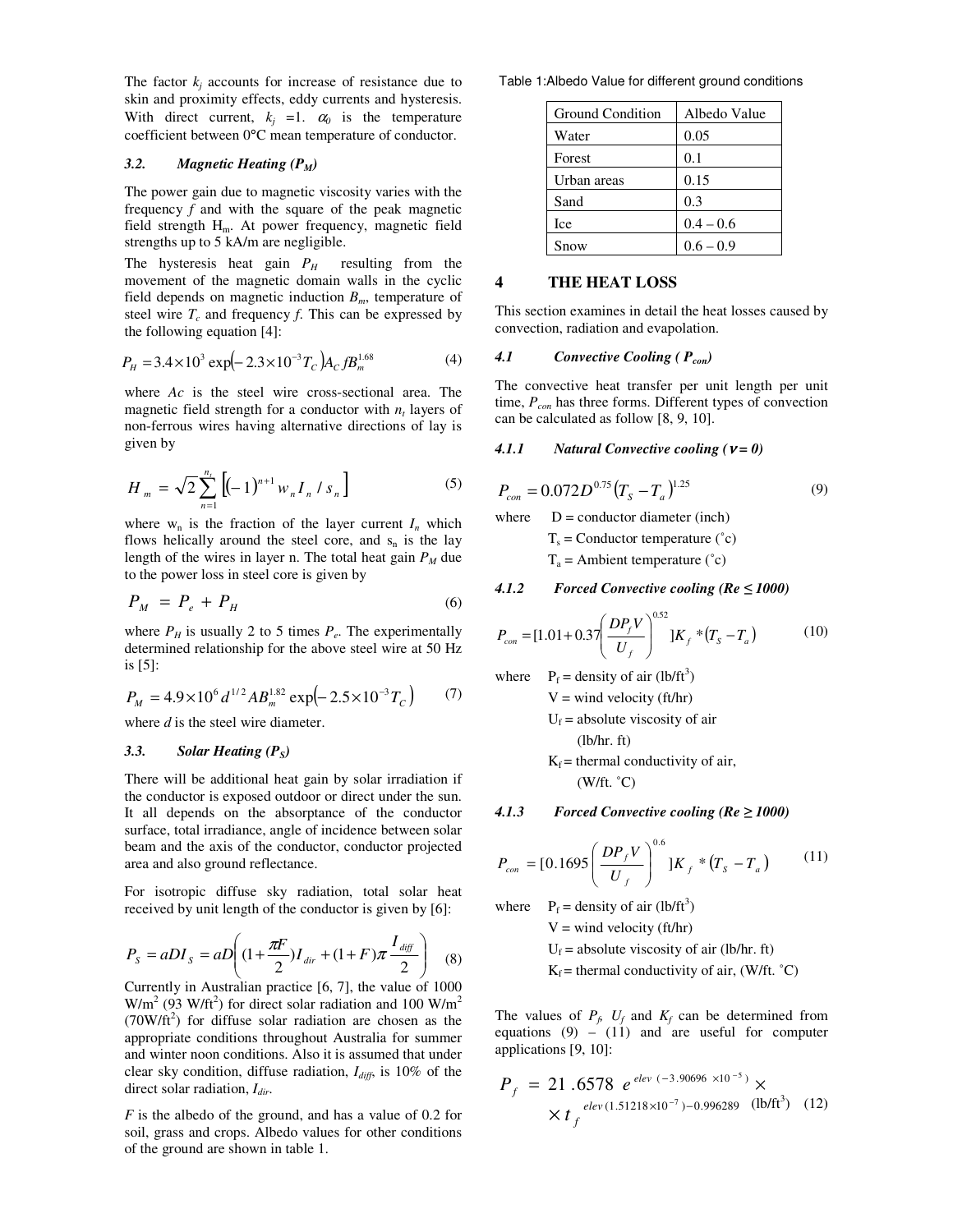$$
U_f = \frac{t_f}{5165.9 + 5.16708 t_f}
$$
 (lb/h ft) (13)

$$
K_f = 1.20498 \times 10^{-3} + t_f (2.26545 \times 10^{-5})
$$
  
(W/ft<sup>2</sup>) (14)

where 'elev' is the elevation of the conductor above mean sea level (ft) and  $t_f$  is the air film temperature.

#### *4.2 Radiation Cooling*

The heat loss due to radiation is approximated by [11]:

$$
P_R \cong \pi D_S \sigma_B \mathcal{E} \left[ (T_S + 273)^4 - (T_a + 273)^4 \right] \tag{15}
$$

where,  $\sigma_B$  is the Stefan-Boltzman constant,  $T_a$  is the air temperature and  $\varepsilon$  is the total emissivity of the surface of the conductor, and is given as

$$
\mathcal{E} = \frac{\mathcal{E}_s \mathcal{E}_x}{\mathcal{E}_x + \mathcal{E}_s (1 - \mathcal{E}_x) D_s / D_x}
$$
(16)

where,  $\varepsilon$ <sub>s</sub> is the emissivity of conductor surface having diameter  $D_s$  and  $\varepsilon_x$  is the emissivity of the surrounding distance  $D_x/2$ .

So heat loss by radiation can also be written as:

$$
P_R = 0.17838 \times 10^{-6} * D_s \varepsilon_s [(T_s + 273)^4 - (T_a + 273)^4]
$$
\n(17)

#### *4.3 Evaporation Cooling*

When the conductor is wet, the evaporative heat loss  $P_w$ is given by [1],

$$
P_W \cong P_{con}(p_{ws} - p_{wa})/A_{con} p_a(T_s - T_a)
$$
 (18)

Where

$$
\log_{10} p_{\rm ws} = 10.23255 - 1750286 \left( T_s + 235 \right)^{-1} \quad (19)
$$

$$
p_{wa} = r (p_{wa})_{sat} / 100 \tag{20}
$$

where *r* is the percentage relative humidity, and  $(p_{wa})_{sat}$  is the saturated vapour pressure in the atmosphere, and is given by

$$
\log_{10} (p_{wa})_{sat} = 10.23255 - 1750.286 (T_a + 235)^{-1}
$$
 (21)

*Acon* is the psychrometer coefficient that is equal to 5.8x10<sup>-4</sup>  $K^2$ ,  $p_a$  is the atmospheric pressure. The variation of the atmospheric pressure at altitude *H* is given by

$$
p_a(H) = p_a(0) \left(1 - 6.5 \times 10^{-3} H / 288.16\right)^{5.2561} (22)
$$

#### **5 TIME-CONDUCTOR TEMPERATURE CALCULATION**

When the conductor current is increased, the conductor temperature will also be increased by the impressed

current, the conductor properties and ambient conditions. When conductor current has changed, the steady state condition for heat equation is no longer balanced. It is because the resistive heat gain has increased instantaneously. Resistive heat gain can be written as an additional heat term ∆*P* in the heat equation. This additional heat input raises the conductor temperature over time until it reaches a new value such that the heat equation is in balance again. The heat equation can be written as follows [12]:

$$
P_{in} = P_{out} + \Delta P \tag{23}
$$

$$
P_{in} = I^2 \times R_{ac} + P_s + P_m \tag{24}
$$

$$
P_{out} = P_C + P_r + P_W \tag{25}
$$

Assuming for a short time interval, where ∆*t* is less than 10 seconds. Over this period, the conductor temperature is increasing by ∆*T*. The increase of conductor temperature provided by excessive energy can be expressed as follows [12]:

$$
\Delta P \times \Delta t = m \times s \times \Delta T \tag{26}
$$

Rearranging the above equation, we get

$$
\Delta T = \Delta P \times \Delta t / (m \times s) \tag{27}
$$

A new conductor temperature, resulting from heat storage during the increment can be calculated as:

$$
T_{new} = T_{old} + \Delta T \tag{28}
$$

*Tnew* now can be calculated and used to compute ∆*T* corresponding to the next time interval ∆*t*. The process continues until the entire rating period is calculated. Final calculated temperature can then be compared with the allowable conductor temperature.

#### **6 PRACTICAL APPLICATION**

A 110kV power transmission line (copper 19/0.116˝, 19 strands), was used with the load current increased from 244A to 449A [13]. Under steady condition of wind velocity and ambient temperature, different thermal rating can be imposed on to this transmission line depending on the cloud condition.

Fig 1 shows that the cloud condition which affect the loading capabilities of power transmission line. From Table 2, under clear sky condition  $(c = 0)$ , it shows that it only took 0.4 minute for the conductor to reach its maximum temperature with steady state rating of 261A. Under cloudy conditions ( $c = 0.7$ ), it took about 5 times longer (2.1 minute) to reach maximum temperature. The steady state rating also increases by approximately 20%  $(316A)$ . However in very cloudy condition  $(c = 1)$ , it took up to 12 times longer compared to clear sky condition (4.8 minute) to reach the maximum temperature and the steady state rating increases by approximately 40% (368A). In other words, the overload can last up to 4.8 minutes. This shows that overload can last longer under very cloudy sky condition compared to clear sky condition.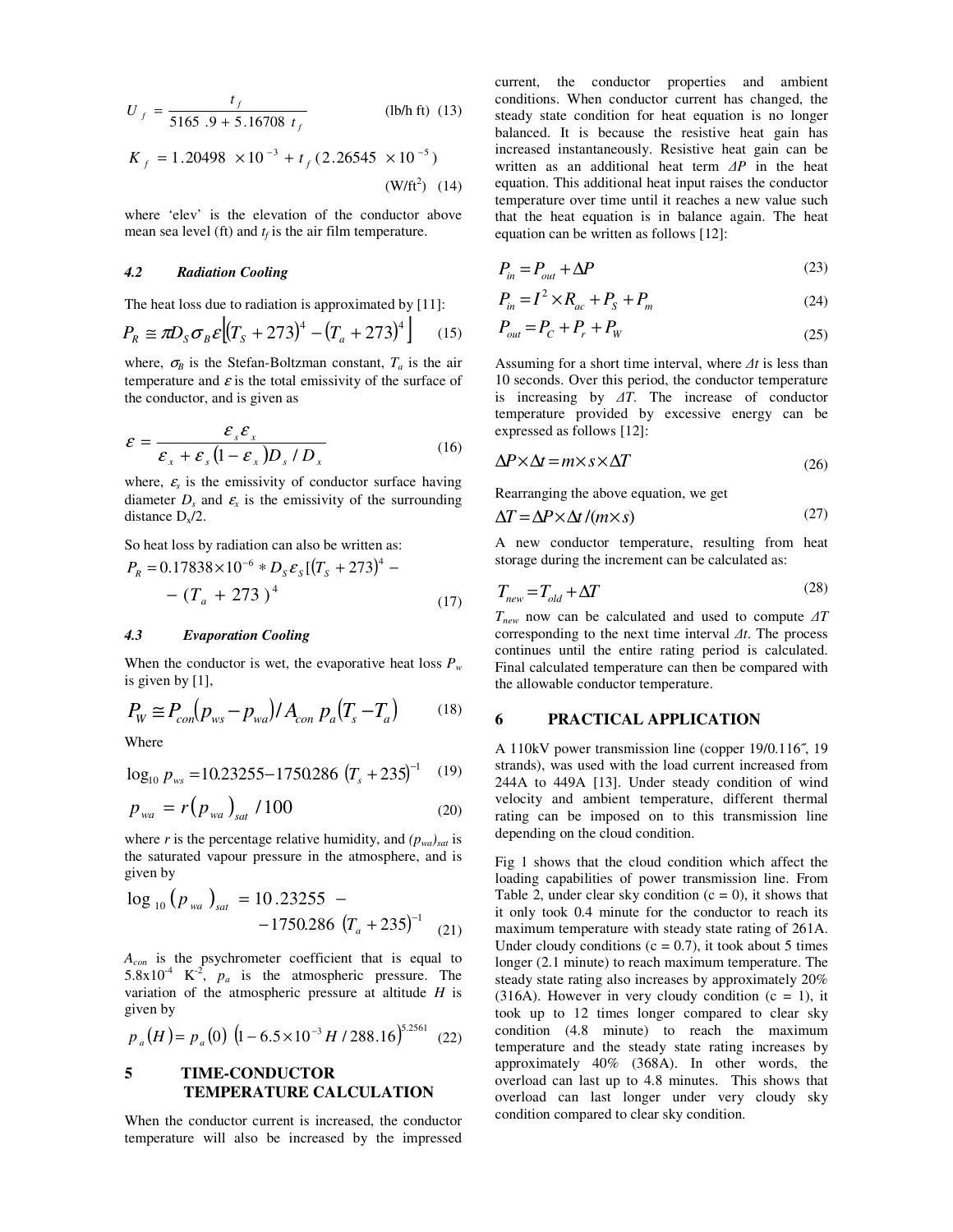

condition.

Table 2: Results obtain under different cloudy factor  $(Albedo = 0.23)$ 

| Remarks                            | $C=0$ | $C=7$ | $C=1$ |
|------------------------------------|-------|-------|-------|
| Max. design temp. $(^{\circ}C)$    | 49    | 49    | 49    |
| Initial temp. $(^{\circ}C)$        | 47.8  | 43.8  | 39.1  |
| Steady state rating (A)            | 261   | 316   | 368   |
| Time to reach $49^{\circ}$ C (min) | 0.4   | 2.1   | 4.8   |

Fig. 2 and Table 3 show the results obtained under different operating hours at the same conditions as above. Fig. 2 shows that during midday, when solar heat gained by conductor is maximum, lowest values of thermal rating and overload duration were obtained. It took only 2.1 minutes to reach the maximum temperature in the midday with steady state rating of 316A, and 1.5 times longer (3.3 minutes) in the morning with steady state rating increase by approximately 10% (346A). However, it took 4.5 minutes, which was almost double the time compared to the midday condition to reach maximum temperature in the evening with steady state rating increase by approximately 15% (364A). So, this clearly tells us that solar heat gain affects the loading capabilities of power transmission line.



Fig. 2 Time Vs Current under different hours.

Table 3: Results obtain under different hours. (Albedo  $= 0.23, C = 0.7$ 

| Remarks                            | 9 h  | 12 <sub>h</sub> | 16 h |
|------------------------------------|------|-----------------|------|
| Max. design temp. $(^{\circ}C)$    | 49   | 49              | 49   |
| Initial temp. $(^{\circ}C)$        | 41.2 | 43.8            | 39.5 |
| Steady state rating (A)            | 346  | 316             | 364  |
| Time to reach $49^{\circ}$ C (min) | 3.3  | 2.1             | 4.5  |

#### **7 SUMMARY AND DISCUSSION**

Heat equation has been studied in detail in this paper. From sample particle application, it shows that the loading capabilities of a transmission line will be affected by the surrounding atmosphere conditions, such as the sky condition and the position of sun. Under very cloudy sky condition, the overload can last about 12 times longer compared to the clear sky condition. Also in the evening, conductor overload duration can last up to twice the time compared to the midday.

#### **List Of Symbols**

- I current, (A)
- *m* mass per unit length of conductor, (kg/ft)
- *H* altitude of the sum (angular elevation above horizon).
- *D* overall diameter of conductor, (m)
- *d* outer wire diameter of conductor, (m)
- *s* specific heat at constant pressure. (J/kg. Deg.C)
- $P<sub>J</sub>$  power gain per unit length by joule heating, (W/ft)
- *P<sup>M</sup>* power gain per unit length by magnatic heating, (W/ft)
- *P<sup>S</sup>* power gain per unit length by sollar irradiation, (W/ft)
- *Pcon* power loss per unit length by forced convection, (W/ft)
- *P<sup>w</sup>* power loss per unit length by evaporation, (W/ft)
- $P_R$  power loss per unit length by radiation, (W/ft)
- $R_{dc}$  d.c. resistance per unit length,  $(\Omega/\text{ft})$
- $P_f$  Density of air (lb/ft<sup>3</sup>)
- *Uf* Absolute viscosity of air (lb/hr. ft)
- *Kf* Thermal conductivity of air (W/ft. ˚C
- $T_a$  air temperature,  $(^{\circ}C)$
- $T_s$  mean temperature of conductor surface,  $({}^{\circ}C)$
- *v* wind velocity, (m/sec)
- <sup>α</sup>*0* temperature coefficient of resistance, per deg.C
- $\varepsilon_s$  Surface emmissivity
- λ effective radial thermal conductivity of conductor, (W/m. deg.C)
- $\sigma$  Stefan-Boltzmann constant = 5.64X10<sup>-8</sup> W/m<sup>2</sup>
- F albedo of ground
- r percentage relative humidity
- A<sub>con</sub> 5.8x10<sup>-4</sup> (K<sup>-2</sup>)
- $P_{a}$ Atmospheric pressure

#### **REFERENCES**

- 1 V.T. Morgan, "The thermal rating of overhead-line conductors, Part II. A sensitivity analysis of the parameters in the steady-state thermal model", Electr. Power Syst. Res. 6 (1983) 287-300.
- 2 V.T. Morgan and R. Morrow, "Cooling of a heated cylinder in still air by electrical corona", Inst. Eng. Aust. Electr. Eng. Trans., EE16(1980)-15